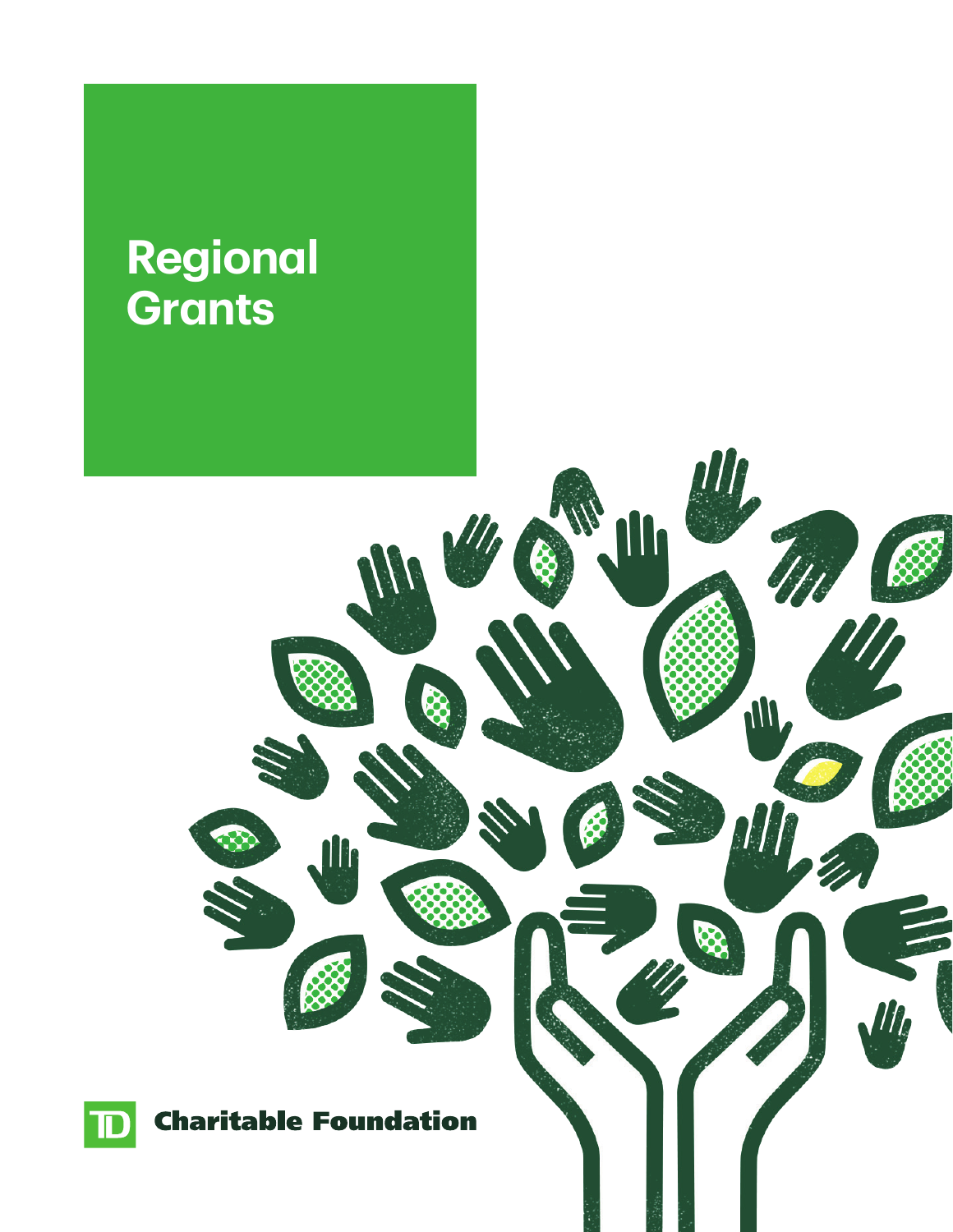

# **About our program**

- underserved communities and to programs that support low-to moderate The TD Charitable Foundation, founded in 2002, endeavors to be a responsible corporate citizen in the communities where we live and do business. We primarily fund programs aligned to one or more of the four drivers of our corporate citizenship platform, the TD Ready [Commitment.](https://www.td.com/us/en/about-us/communities/ready-commitment/) Special consideration will be given to organizations that share TD's value of inclusion by delivering programs that support diverse and/or historically income individuals with services that improve the quality of life.

 Before you apply, read this guide and contact us with any questions at [US-CharitableGiving@TD.com](mailto: US-CharitableGiving@TD.com).

# **Eligibility**

### **We supportinitiatives that:**

- $\blacktriangleright$  Are tax-exempt under IRS Code 501(c)(3), a public school or other qualified state or local governmental entity and not classified as a private foundation
- Comply with the **TD Charitable Foundation's [anti-discrimination](#page-3-0) policy**
- 4 Are located in a TD Bank, N.A. metro market area

### **We support projects that:**

- **∕** Are programmatic in nature and focus
- ✔ Add value to the scope of services offered by an organization
- $\blacktriangleright$  Have detailed, quantifiable benefits, which should be in the application narrative
- ✔ Support low- to moderate-income individuals by providing services which improve the quality of life
- ✔ Support diverse and/or historically underserved communities
- 4 Fund collaborative programs and programs which leverage additional dollars into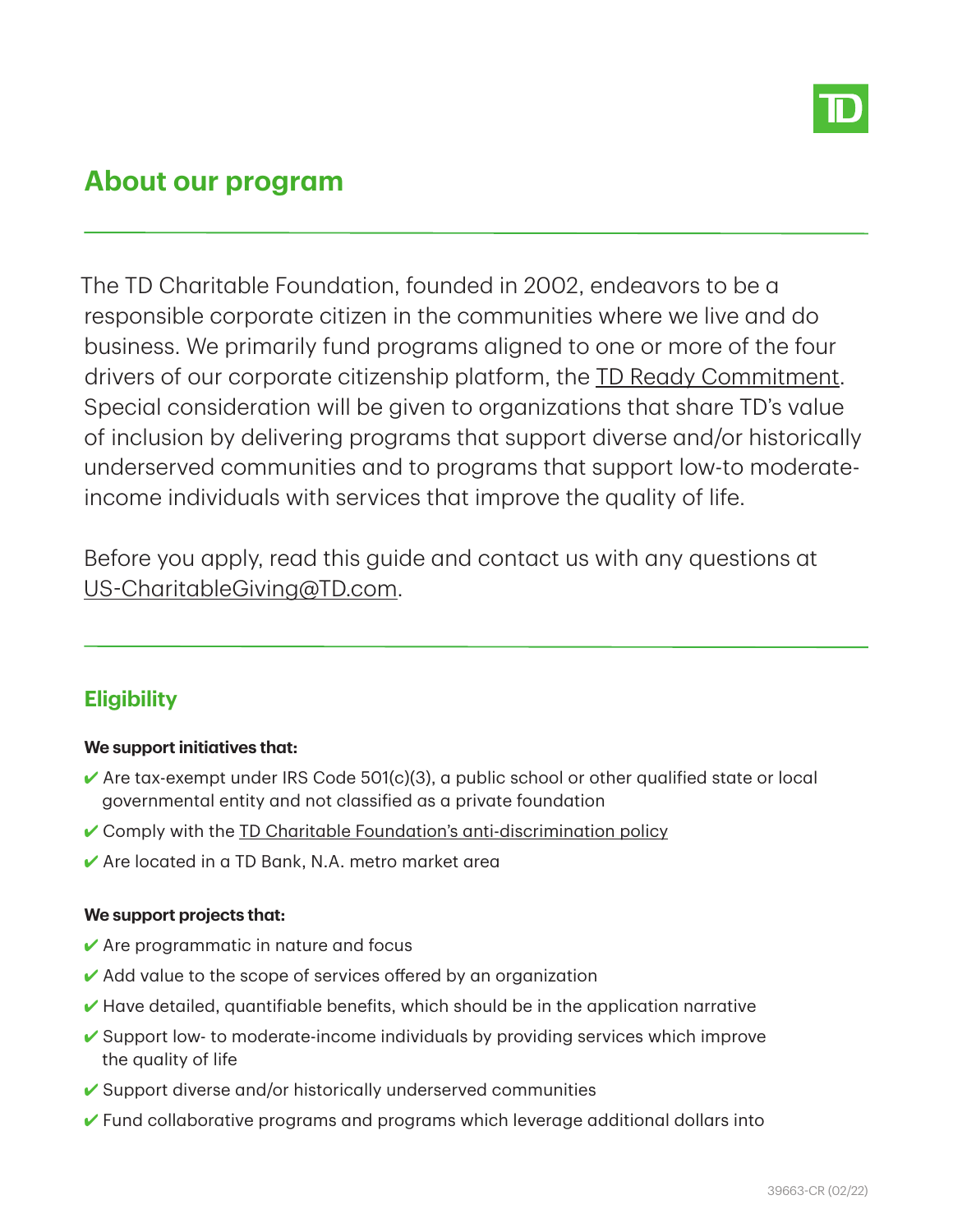the community

### **We do not support:**

- Programs serving residents of communities outside our geographic footprint
- Individuals
- Private foundations
- Political candidates, lobbying or advocacy organizations
- Organizations with a limited constituency, such as fraternal or labor groups
- Religious organizations
- Athletic teams or social groups
- Organizations that discriminate on the basis of race, national or ethnic origin, color, religion, age, sex, sexual orientation, gender identity or expression, marital status, family status, veteran status, disability or other characteristics protected by law
- Organizations or events which are not open to members of the general public
- Research organizations or projects
- Fundraising events (e.g., golf tournaments, school events)
- Annual appeals
- Travel or conference expense for the organization's employees
- Funds to pay down operating deficits
- Trip and tours by groups or individuals
- Endowment funds
- Grant amounts less than \$5,000

## **Application FAQ**

### **How do I apply?**

You must apply [online.](http://www.cybergrants.com/pls/cybergrants/quiz.display_question?x_gm_id=7402&x_quiz_id=9260&x_order_by=1)

#### **How much is the grant?**

The minimum amount is \$5,000. You may apply for full or partial funding of a program.

### **How many times may I apply for a grant?**

Your organization may apply as many times as you'd like throughout the year, but only one grant will be awarded to an organization per our fiscal year, November 1–October 31.

#### **Is there an application deadline?**

We accept applications on a bi-monthly basis, following our funding [calendar.](https://www.td.com/us/en/about-us/communities/ready-commitment/funding-opportunities/td-charitable-foundation/?tdtarget=grants)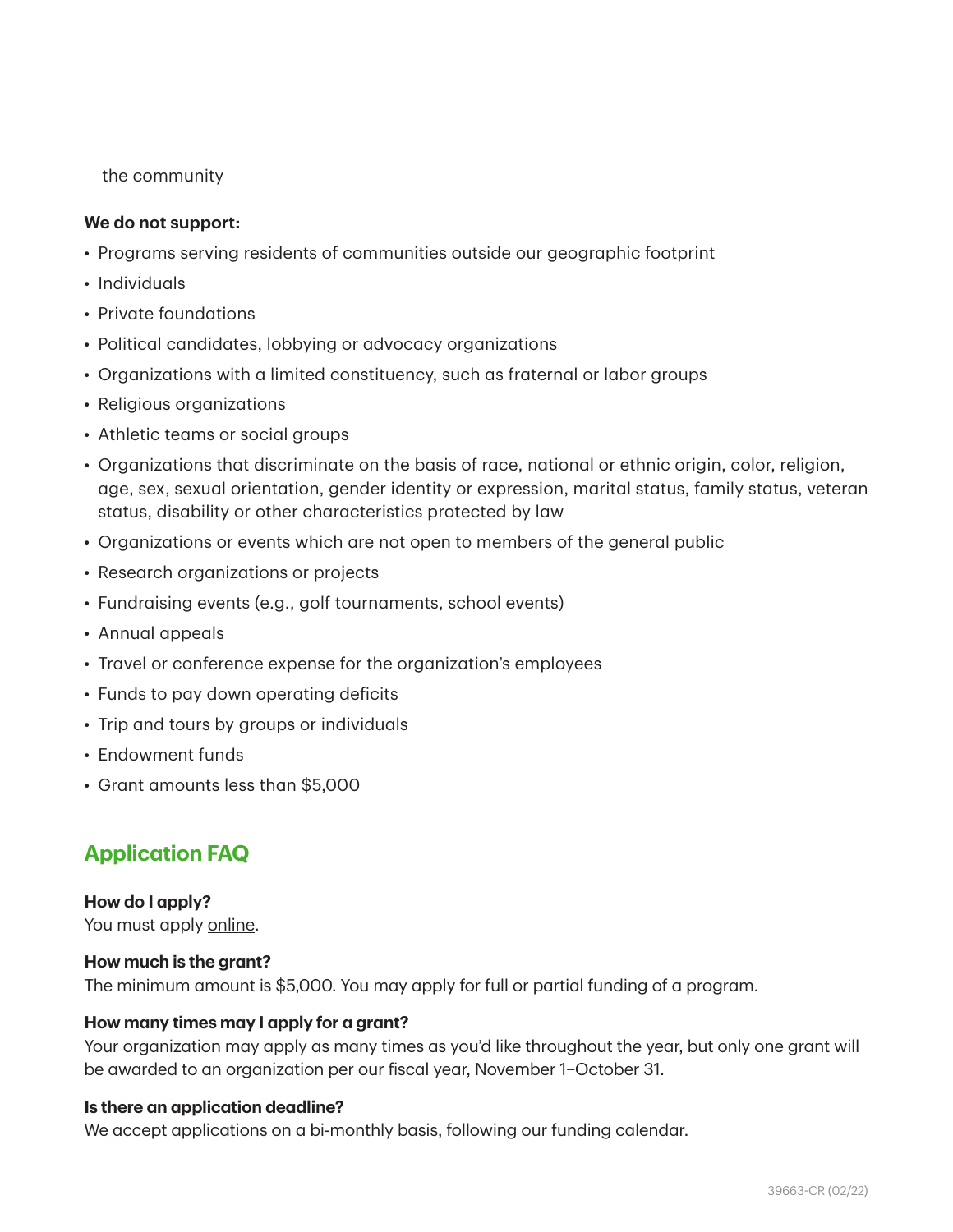### **When do you notify applicants?**

Applicants are notified according to the [funding calendar.](https://www.td.com/us/en/about-us/communities/ready-commitment/funding-opportunities/td-charitable-foundation/?tdtarget=grants)

### **Is there someone I can speak with if I have a programmatic question?**

You may contact your local Senior Regional Giving Manager: New England: [Jennifer.Gabriel@td.com](mailto:Jennifer.Gabriel@td.com) New York, Southern CT, and Northern New Jersey—Bergen/Passaic counties: [Akash.Mahajan@td.com](mailto:Akash.Mahajan@td.com) Pennsylvania, Central and South New Jersey: [Renee.Rattigan@td.com](mailto:Renee.Rattigan@td.com) Delaware, Virginia, Maryland, Washington, D.C., North Carolina, and South Carolina: [Jada.Thornton@td.com](mailto:Jada.Thornton@td.com) Florida: [Seth.Dreyfuss@td.com](mailto:Seth.Dreyfuss@td.com)

### **Who will review my grant application and make the final funding decision?**

All applications will be reviewed at the local level with final recommendations by the TD Charitable Foundation's regional grants committee and approved by the Foundation's Board of Directors.

### <span id="page-3-0"></span>**Does the TD Charitable Foundation have an anti-discrimination policy?**

Building an inclusive organization is a key element of the TD Charitable Foundation's giving strategy. We are working to create and sustain a diverse and inclusive workplace that reflects the communities we serve. Our commitment to diversity includes how we contribute to our communities. Projects, programs and activities funded by the TD Charitable Foundation must be consistent with this commitment.

The TD Charitable Foundation prohibits discrimination based on race, national or ethnic origin, color, religion, age, sex, sexual orientation, gender identity or expression, marital status, family status, veteran status, disability or other characteristics protected by law. Organizations which do not affirm their projects compliance with the TD Charitable Foundation's anti-discrimination policy are not eligible for funding from the TD Charitable Foundation.

### **Application Checklist**

The application has seven sections.

- 1. General Organization Information—such as name, address, phone number, website address, etc.
- 2. Contact Information—such as top executive information and request contact information if different
- 3. Additional Organization Information—such as year founded, mission, organization type, staff and volunteer information, etc.
- 4. Organization Financial Information—such as total revenue, total expense, net assets, explanation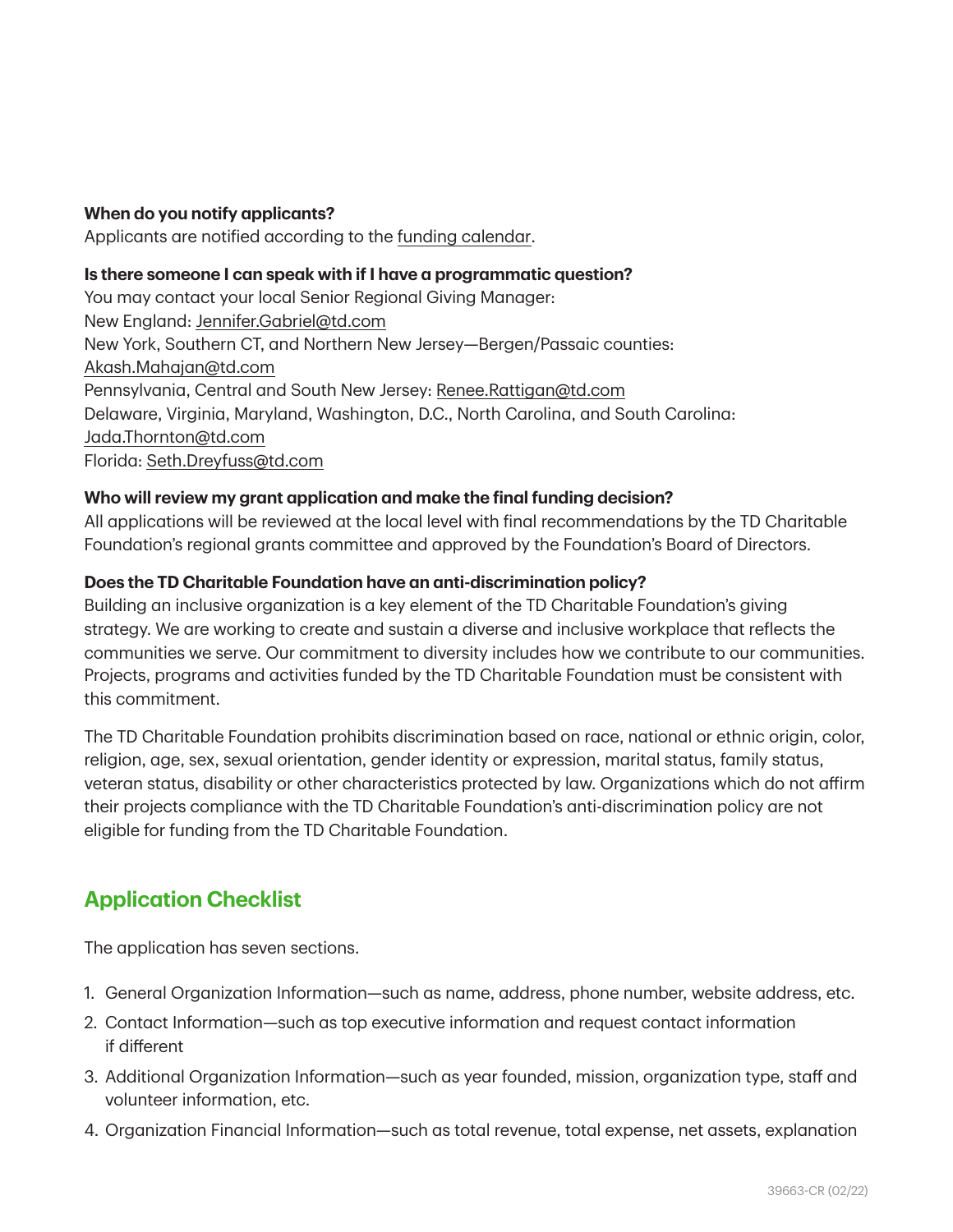regarding any significant changes in net assets position, in expense structure or/and in revenue generation, top funders, etc.

- 5. Request Information—such as program title, requested donation amount, program budget
- 6. Required documents
- 7. Acceptance of Grant Conditions, should your organization be chosen for funding.

In order for your funding request to be considered, you must attach the following 4 required documents to the online donation application. Required documents must be in either PDF format or Word format.

- 1. A detailed program proposal (3 pages maximum), including the following:
	- A brief background of your organization and a history of its programs
	- A detailed description of the program for which your organization seeks funding, including the objectives of the program
	- A description of the need of the program, including the population and the geographical area served, and identification of any gaps in existing services or programs which would be met through funding this proposal
	- A timetable of the program
	- A description of measurement tools you will use to determine the success of the program
	- A detailed communication and public relations plans to publicize this donation and its results
- 2. A list of your organization's Board members including their board position, their employer and their job title
- 3. Last available audited financial statement or a copy of filed tax form, if the organization does not have an audit performed. Acceptable financial documents include:
	- A full financial audit
	- Completed tax return
	- 990EZ return, which is a simple return

Note: We will not accept the 990N or Postcard.

- 4. A copy of the 501(c)(3) federal tax exemption letter of determination and, if applicable, evidence of your organization's authority to operate under the 501(c) (3) of another organization; or, a letter on official letterhead providing the nine-digit tax identification number of the applying government entity or public school and signed by the senior officer
- 5. Your organization's current operating budget
- 6. A budget for your proposed project
- 7. A letter from an executive of your organization certifying that the TD Charitable Foundation may use any pictures your organization sends to us as a part of this submission for newsletters showcasing Foundation activities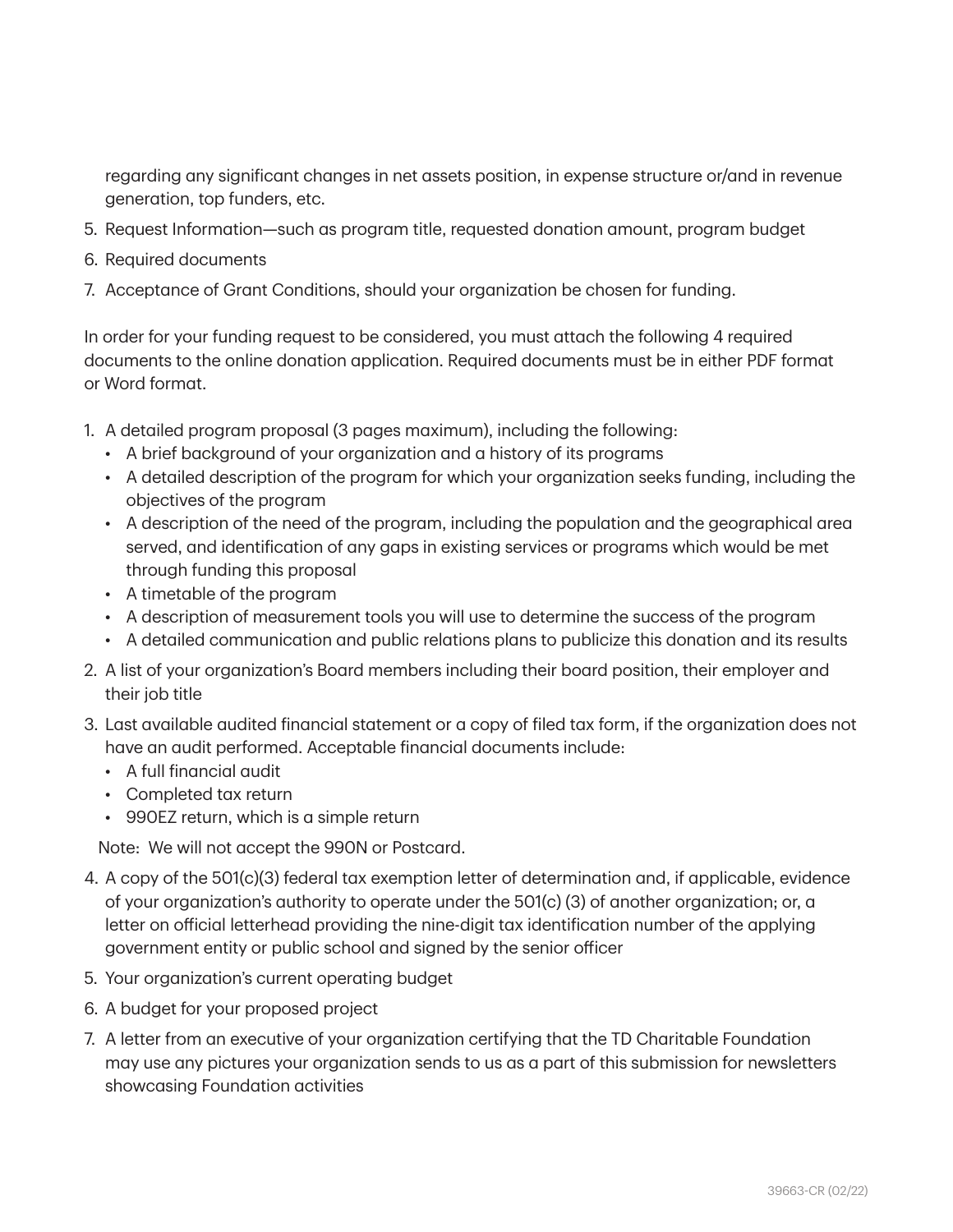# **Technical FAQ**

### **When Itry to open the application, I receive an error message stating, "My browser is not configured to accept cookies." Why?**

If you receive this error message, please contact a member of your organization's technology staff. You may need to adjust your computer's settings in order to access the application.

### **Can I copy and paste information from a Word document into one of the grant application's text boxes?**

Yes. You can copy information from an existing Word document and paste it into the application.

### **I don't have all ofthe required documents in a digitalformat. How can I submit them?**

Please contact the TD Charitable Foundation staff at [US-CharitableGiving@TD.com.](mailto: US-CharitableGiving@TD.com) You will be contacted with instructions on how to forward these documents to us. Grant requests will not be considered via this email link.

### **How will I know that my grant request has been received?**

After your application is complete, you will receive an email confirmation for your new application. Please add the following email address to your list of approved senders to ensure that future communication is received from the TD Charitable Foundation: [cgadmin@cybergrants.com.](mailto: cgadmin@cybergrants.com)

### **Impact Report FAQ for Grant Recipients**

The TD Ready Commitment's goals for an inclusive and sustainable tomorrow come to life using four interconnected drivers of change. Within these four drivers are 10 outcome-driven focus areas where TD targets its efforts to positively impact our colleagues, customers and community.

To determine our progress toward our goals, we collect standardized data from our community partners regarding the social and environmental impact of our philanthropic community investments. Community partners will receive direct guidance on reporting timelines and instructions on accessing the report via email.

### **My organization received funding from TD. How do I complete our impact report?**

A notification will automatically be sent to your organization within 9 months of your grant date. You'll receive this notification via email to whichever person you indicated as the primary contact in your initial application. The email invitation will provide a link to log into TD's grant portal—the TD Ready Commitment Network—where you can complete the report.

If you haven't set up a login for TD's grant portal, you'll receive a prompt to create a password for that portal in a separate email. If the person who was listed as the primary contact on your application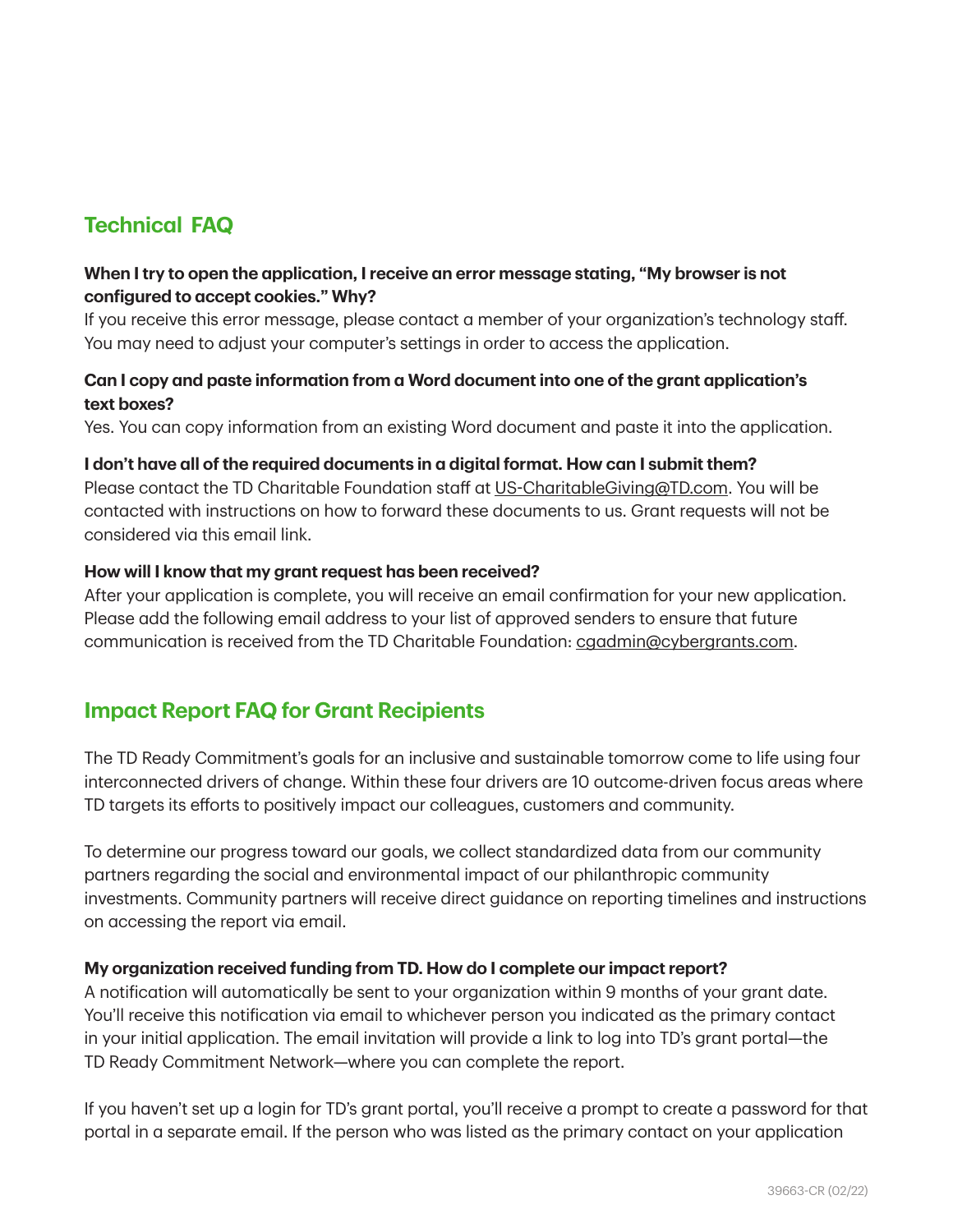is no longer with your organization or is unavailable to complete the report this year, please update this information in the TD Ready Commitment Network. If you're unable to access the TD Ready Commitment Network, please email us at [us-charitablegiving@td.com](mailto: US-CharitableGiving@TD.com).

### **What is the reporting period for this impact report?**

The e-mail you receive will specify your organization's grant date, and this will be the starting point to report all activities that took place from the grant date and for the 9 months following.

For example:

- If your grant date says November 2018, please report on all activities completed from November 2018 through August 2019.
- If your grant date says April 2019, please report on all activities completed from April 2019 through January 2020.

### **What should I include in the impact report?**

You should include information on activities supported by TD funding for the 9 months following your grant date. Please do not include data on any activities that took place outside of this timeframe.

### **Is there a deadline for completing the impact report?**

Yes, the notification email will have the due date for the impact report in the subject line. The due date will also be available in the TD Ready Commitment Network.

If you'll be unable to meet this deadline, please contact your Senior Regional Giving Manager to notify them. Please note that if you do not complete an impact report for your activities (without extenuating circumstances—see below), it may affect decisions on future grant applications from your organization.

### **We received more than one grantfrom TD this year. Should we include all our impact data in one report?**

No—if you received funding from TD for separate initiatives this year, you should receive separate impact reports to complete. They'll be delivered to the email address of the primary contact listed on the application. So, if you listed the same person for multiple initiatives, they'll receive multiple invitations to complete an impact report. You'll be able to discern which report is for which initiative based on the 'project title' and the related request information on the invitation emails and TD's granting portal.

### **We received a notice to complete an impact reportfor funding we received this year, but our activities haven't started yet, so we have nothing to report. What should we do?**

Please contact your Senior Regional Giving Manager at TD and notify them. Your report will be marked 'no activities to report' for this year, and you'll be issued a report to complete next year for these activities.

You will not be penalized in any way for not completing this year's report under these circumstances.